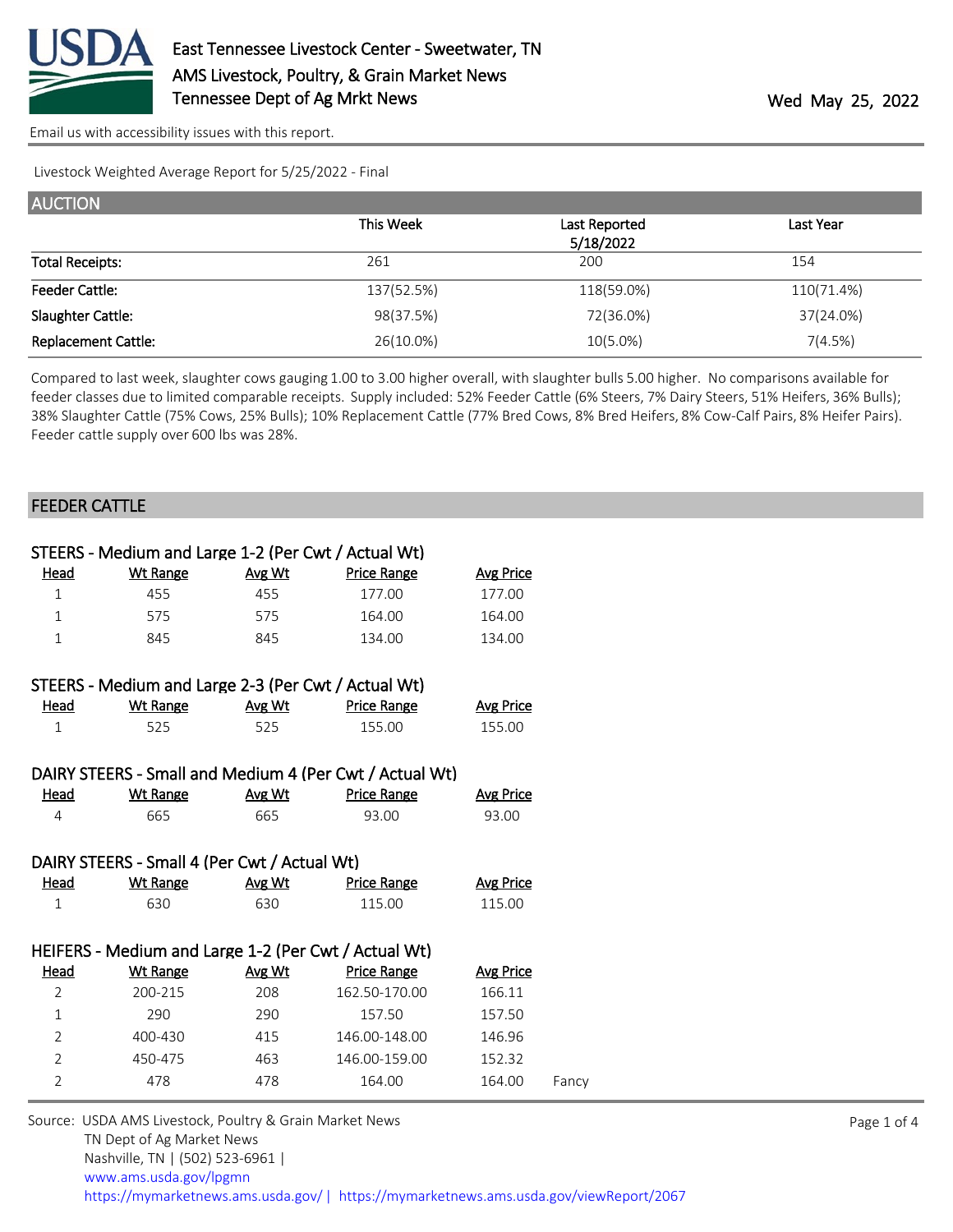

| 10 | 500-535 | 528 | 139.00-150.00 | 145.13 |        |
|----|---------|-----|---------------|--------|--------|
| 4  | 565-590 | 576 | 134.00-138.00 | 135.52 |        |
| 5  | 605-620 | 616 | 123.00-126.00 | 125.21 |        |
| 1  | 660     | 660 | 125.00        | 125.00 |        |
| 1  | 675     | 675 | 115.00        | 115.00 | Fleshy |
| 1  | 765     | 765 | 114.00        | 114.00 |        |
| 2  | 800     | 800 | 113.00        | 113.00 |        |
| 1  | 920     | 920 | 118.00        | 118.00 |        |
|    |         |     |               |        |        |

|             | HEIFERS - Medium and Large 2-3 (Per Cwt / Actual Wt) |        |             |                  |
|-------------|------------------------------------------------------|--------|-------------|------------------|
| <u>Head</u> | Wt Range                                             | Avg Wt | Price Range | <b>Avg Price</b> |
|             | 330.                                                 | 330.   | 140.00      | 140.00           |

|      |          |        | HEIFERS - Small and Medium 1-2 (Per Cwt / Actual Wt) |                  |
|------|----------|--------|------------------------------------------------------|------------------|
| Head | Wt Range | Avg Wt | Price Range                                          | <b>Avg Price</b> |
|      | 305.     | 305    | 137.50                                               | 137.50           |

|               | BULLS - Medium and Large 1-2 (Per Cwt / Actual Wt) |               |                    |                  |
|---------------|----------------------------------------------------|---------------|--------------------|------------------|
| Head          | <b>Wt Range</b>                                    | <b>Avg Wt</b> | <b>Price Range</b> | <b>Avg Price</b> |
| 1             | 235                                                | 235           | 172.50             | 172.50           |
| 1             | 270                                                | 270           | 177.50             | 177.50           |
| 1             | 325                                                | 325           | 190.00             | 190.00           |
| 2             | 360-390                                            | 375           | 172.00-190.00      | 180.64           |
| 4             | 400-440                                            | 419           | 150.00-160.00      | 157.04           |
| 4             | 460-480                                            | 474           | 159.00-171.00      | 163.18           |
| 3             | 500-525                                            | 513           | 145.00-160.00      | 152.88           |
| 3             | 555-590                                            | 567           | 145.00-156.00      | 151.76           |
| $\mathcal{P}$ | 660-665                                            | 663           | 141.00-148.00      | 144.51           |
|               | 840                                                | 840           | 102.00             | 102.00           |

|      | BULLS - Medium and Large 2-3 (Per Cwt / Actual Wt) |        |                    |           |
|------|----------------------------------------------------|--------|--------------------|-----------|
| Head | Wt Range                                           | Avg Wt | <b>Price Range</b> | Avg Price |
| ⊇    | 335-340                                            | 338    | 158.00-163.00      | 160.52    |
|      | 385                                                | 385    | 161.00             | 161.00    |

## SLAUGHTER CATTLE

|      | COWS - Breaker 75-80% (Per Cwt / Actual Wt) |        |             |           |          |
|------|---------------------------------------------|--------|-------------|-----------|----------|
| Head | Wt Range                                    | Avg Wt | Price Range | Avg Price | Dressing |
| 16   | 1155-1805                                   | 1413   | 82.50-96.00 | 90.17     | Average  |
|      | 1370                                        | 1370   | 99.00       | 99.00     | High     |

## COWS - Boner 80-85% (Per Cwt / Actual Wt)

| Source: USDA AMS Livestock, Poultry & Grain Market News                                |
|----------------------------------------------------------------------------------------|
| TN Dept of Ag Market News                                                              |
| Nashville, TN   (502) 523-6961                                                         |
| www.ams.usda.gov/lpgmn                                                                 |
| https://mymarketnews.ams.usda.gov/   https://mymarketnews.ams.usda.gov/viewReport/2067 |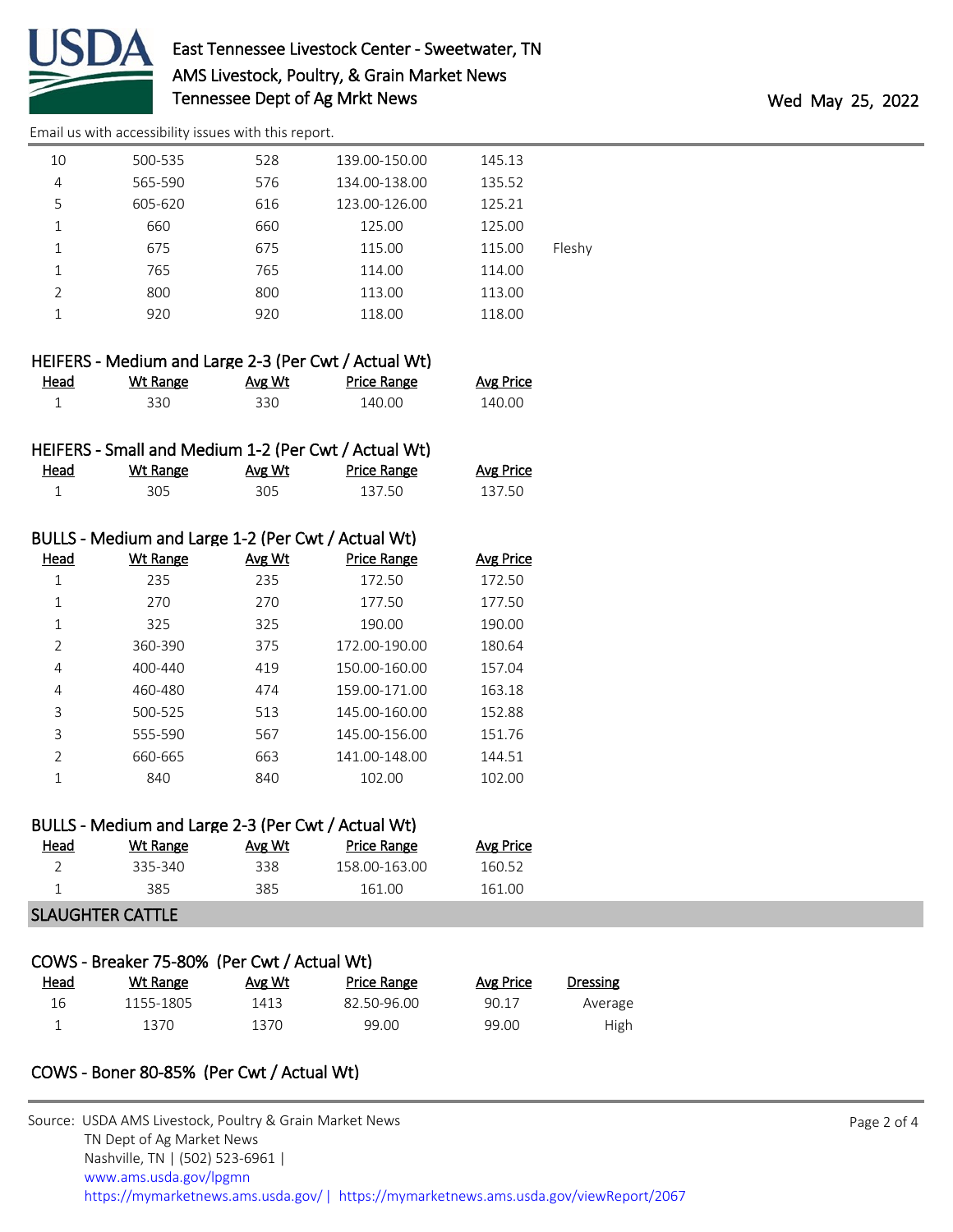

| <b>Head</b>                     | <b>Wt Range</b>           |                | Avg Wt                                   | <b>Price Range</b>                                           | <b>Avg Price</b>   | <b>Dressing</b>  |
|---------------------------------|---------------------------|----------------|------------------------------------------|--------------------------------------------------------------|--------------------|------------------|
| 8                               | 1040-1425                 |                | 1214                                     | 83.50-98.00                                                  | 88.81              | Average          |
| $1\,$                           | 1070                      |                | 1070                                     | 106.50                                                       | 106.50             | High             |
|                                 |                           |                |                                          |                                                              |                    |                  |
|                                 |                           |                | COWS - Lean 85-90% (Per Cwt / Actual Wt) |                                                              |                    |                  |
| <b>Head</b>                     | <b>Wt Range</b>           |                | Avg Wt                                   | <b>Price Range</b>                                           | <b>Avg Price</b>   | <b>Dressing</b>  |
| 9                               | 895-1265                  |                | 1052                                     | 72.50-86.00                                                  | 77.36              | Average          |
| $\mathbf 1$                     | 1090                      |                | 1090                                     | 89.00                                                        | 89.00              | High             |
| 5                               | 1000-1215                 |                | 1089                                     | 69.00-70.50                                                  | 69.89              | Low              |
|                                 |                           |                |                                          |                                                              |                    |                  |
| BULLS - 1 (Per Cwt / Actual Wt) |                           |                |                                          |                                                              |                    |                  |
| <b>Head</b>                     | <u>Wt Range</u>           |                | Avg Wt                                   | <b>Price Range</b>                                           | <b>Avg Price</b>   | <b>Dressing</b>  |
| 11                              | 1440-2315                 |                | 1775                                     | 109.00-123.50                                                | 116.47             | Average          |
| 3                               | 1715-1815                 |                | 1757                                     | 129.00-131.00                                                | 130.02             | High             |
|                                 | <b>REPLACEMENT CATTLE</b> |                |                                          |                                                              |                    |                  |
|                                 |                           |                |                                          |                                                              |                    |                  |
|                                 |                           |                |                                          | BRED COWS - Medium and Large 1-2 (Per Head / Estimate Wt)    |                    |                  |
| <u>Age</u>                      | <b>Stage</b>              | <b>Head</b>    | Wt Range                                 | Avg Wt                                                       | <b>Price Range</b> | <b>Avg Price</b> |
| $5 - 8$                         | T1                        | $\mathbf{1}$   | 1000                                     | 1000                                                         | 940.00             | 940.00           |
| $5 - 8$                         | T <sub>2</sub>            | $\overline{7}$ | 1000-1150                                | 1050                                                         | 940.00-1010.00     | 991.43           |
| >8                              | T <sub>2</sub>            | $\mathbf 1$    | 1100                                     | 1100                                                         | 700.00             | 700.00           |
| $>\!\!8$                        | T <sub>3</sub>            | $\mathbf{1}$   | 1050                                     | 1050                                                         | 700.00             | 700.00           |
|                                 |                           |                |                                          |                                                              |                    |                  |
|                                 |                           |                |                                          | BRED HEIFERS - Medium and Large 1-2 (Per Head / Estimate Wt) |                    |                  |
| <b>Age</b>                      | <b>Stage</b>              | <b>Head</b>    | <b>Wt Range</b>                          | Avg Wt                                                       | <b>Price Range</b> | <b>Avg Price</b> |
| $2 - 4$                         | T <sub>3</sub>            | $\mathbf{1}$   | 1300                                     | 1300                                                         | 940.00             | 940.00           |
|                                 |                           |                |                                          |                                                              |                    |                  |
|                                 |                           |                |                                          |                                                              |                    |                  |

COW-CALF PAIRS - Medium and Large 1-2 w/ 150-300 lbs calf (Per Family / No Wt)

HEIFER PAIRS - Medium and Large 1-2 w/ <150 lbs calf (Per Family / No Wt)

Age Stage Head Wt Range Avg Wt Price Range Avg Price >8 O 1 1100.00 1100.00

Age Stage Head Wt Range Avg Wt Price Range Avg Price  $\begin{array}{cccc} \text{2} & 0 & 1 & \text{200.00} \end{array}$